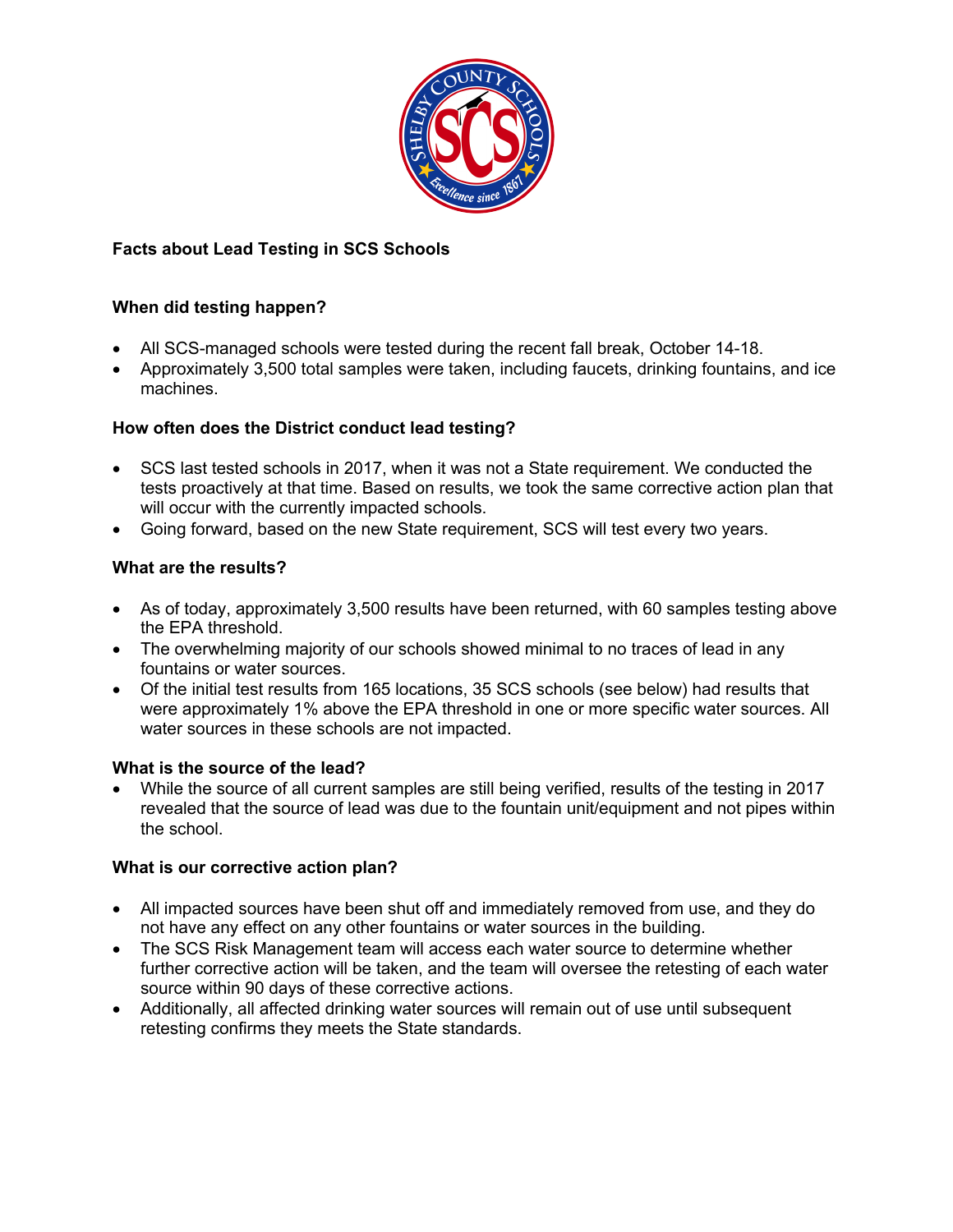

## **What's the impact?**

• While these individual fountains are being taken out of service, all other active water sources in these schools are still available and safe for use.

## **How did the District communicate the testing and results?**

- Principals were notified in *LeaderBoard* about the process prior to the testing on October 11.
- Once the first round of results were returned on October 31, in compliance with State law, SCS notified the State Health Department, TDOC, TDOE, local health department and Shelby County Schools Board of Education.
- The State provides a five-day window to notify families once final results are received. Within the approved timeframe, and while awaiting the remaining results, SCS notified families at schools involved in the first wave of results on November 6.

# **Will SCS students at impacted schools be tested for lead?**

- On November 8, the Shelby County Health Department (SCHD) announced that they will be partnering with the District to provide free lead testing for all students at the schools that had positive results.
- Testing is available during normal health department hours at all of their local clinics.
- No appointment or proof of health insurance is required, but a parent or legal quardian must accompany the child.
- For more information about lead and lead screening and testing, please visit the health department website -- www.shelbytnhealth.com -- or call 901-222-9000.
- SCHD is considering the option to test SCS staff at impacted schools at no cost. The District will share an update as we learn more.

| <b>School Name</b>                | <b>Device Type</b> |
|-----------------------------------|--------------------|
| <b>B T Washington High School</b> | Cooler             |
| <b>Berclair Elementary</b>        | Cooler             |
| <b>Central High School</b>        | Kitchen Sink       |
| <b>Charjean Elementary</b>        | Kitchen Sink       |
| Chickasaw Middle School           | <b>Bubbler</b>     |
| Chickasaw Middle School           | <b>Bubbler</b>     |
| Chickasaw Middle School           | <b>Bubbler</b>     |
| Chickasaw Middle School           | <b>Bubbler</b>     |
| Double Tree Elementary            | <b>Bubbler</b>     |
| Double Tree Elementary            | Cooler             |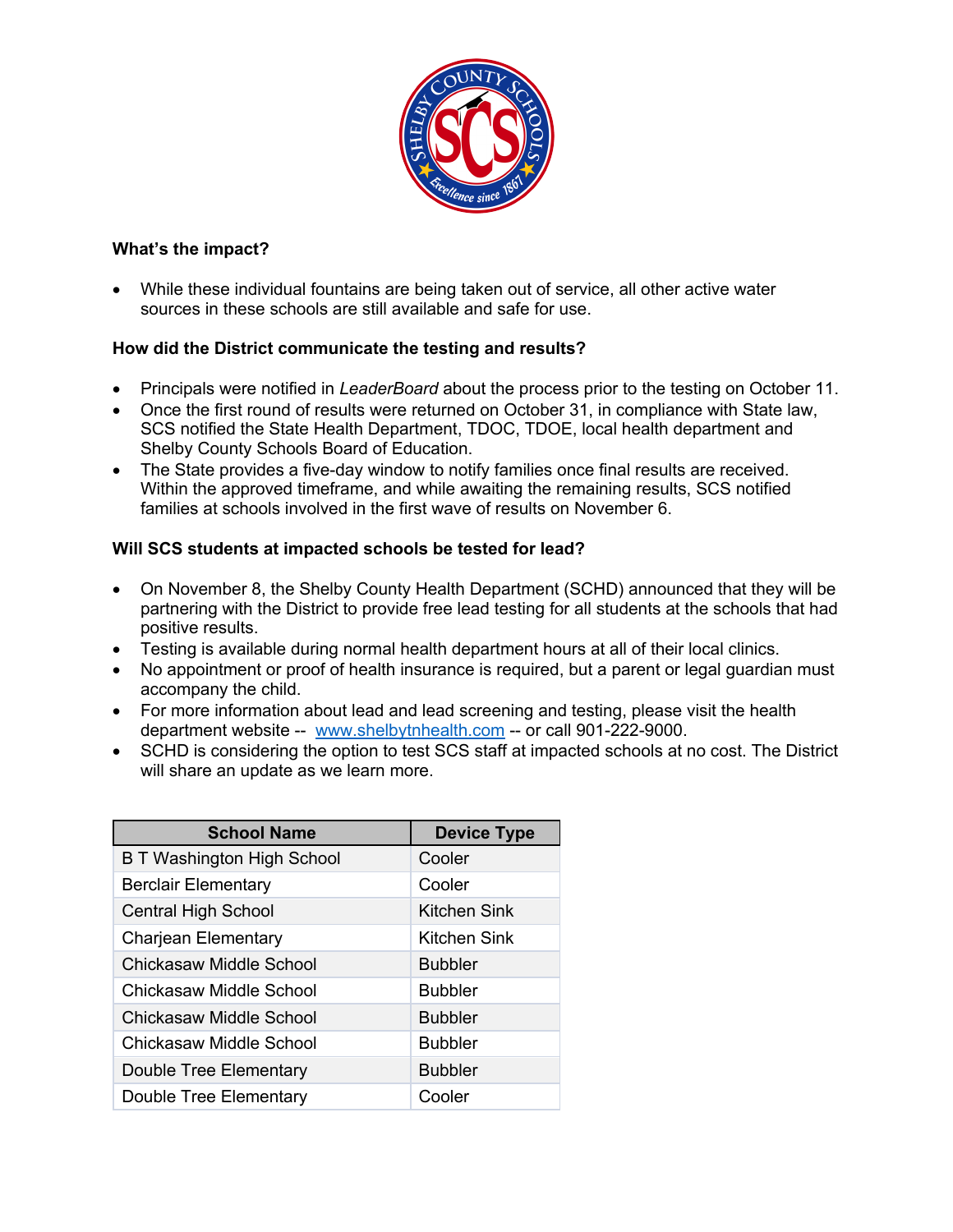

| Douglass (Pre-K)                            | <b>Kitchen Sink</b> |  |
|---------------------------------------------|---------------------|--|
| Douglass Elementary/Middle                  | <b>Pot Filler</b>   |  |
| Douglass Elementary/Middle                  | <b>Kitchen Sink</b> |  |
| <b>Egypt Elementary</b>                     | <b>Pot Filler</b>   |  |
| <b>Gardenview Elementary</b>                | <b>Bubbler</b>      |  |
| <b>Gardenview Elementary</b>                | <b>Bubbler</b>      |  |
| <b>Gardenview Elementary</b>                | <b>Bubbler</b>      |  |
| <b>Gardenview Elementary</b>                | <b>Bubbler</b>      |  |
| <b>Havenview Middle</b>                     | <b>Kitchen Sink</b> |  |
| <b>Idlewild Elementary</b>                  | <b>Kitchen Sink</b> |  |
| <b>Idlewild Elementary</b>                  | Cooler              |  |
| <b>Idlewild Elementary</b>                  | Cooler              |  |
| <b>Keystone Elementary</b>                  | <b>Pot Filler</b>   |  |
| <b>Kingsbury Elementary</b>                 | <b>Bubbler</b>      |  |
| <b>Kingsbury Vocational</b>                 | <b>Kitchen Sink</b> |  |
| <b>Kingsbury Vocational</b>                 | Cooler              |  |
| Raleigh Egypt High                          | <b>Bubbler</b>      |  |
| <b>Ridgeway Middle</b>                      | Ice Machine         |  |
| Sheffield High                              | <b>Bubbler</b>      |  |
| South Park Elementary                       | Cooler              |  |
| <b>Treadwell Middle</b>                     | <b>Bubbler</b>      |  |
| <b>Treadwell Middle</b>                     | <b>Bubbler</b>      |  |
| <b>Treadwell Middle</b>                     | <b>Bubbler</b>      |  |
| <b>Treadwell Middle</b>                     | <b>Bubbler</b>      |  |
| <b>Westside Elementary</b>                  | Pot Filler          |  |
| <b>Whitehaven Elementary STEM</b><br>School | <b>Bubbler</b>      |  |
| <b>Whitehaven Elementary STEM</b><br>School | <b>Bubbler</b>      |  |
| Whitehaven High                             | Cooler              |  |
| Wooddale High                               | <b>Bubbler</b>      |  |
| <b>Airways Achievement Academy</b>          | <b>Kitchen Sink</b> |  |
| Airways Achievement Academy                 | <b>Bubbler</b>      |  |
| Airways Achievement Academy                 | <b>Bubbler</b>      |  |
| <b>Brownsville Elementary</b>               | <b>Bubbler</b>      |  |